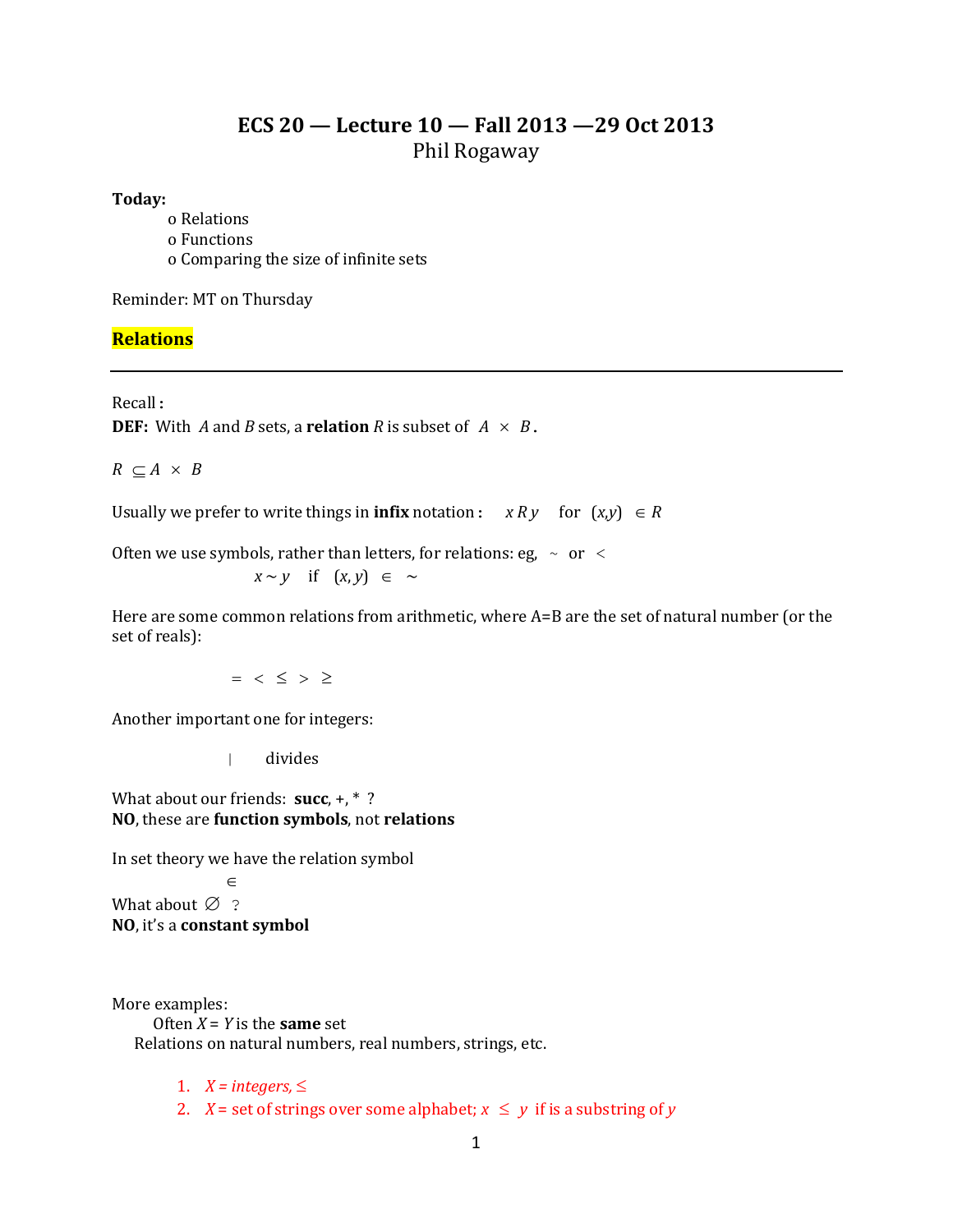- 3. *X =* set of lines in the plane*; x~y* if they are parallel
- 4.  $\alpha$  and  $\beta$  are regular expressions;  $\alpha \sim \beta$  if  $L(\alpha) = L(\beta)$
- 5. *x* and *y* are strings of the same length
- 6. *a* and *b* are numbers and *n*>0 is a number and *a*  $R_n$  *b* if *n* |  $(a-b)$  \*\*\*
- 7. *a* and *b* are real numbers and  $a \rightarrow b$  if  $|a| = |b|$ .

**Equivalence relations** – Are relations on  $X \times X$  that enjoy three properties

**Reflexive**: x R x for all x **Symmetric**:  $x R y \rightarrow y R x$  for all x,y **Transitive**:  $x R y$  and  $y R z \rightarrow x R z$  for all  $x, y, z$ 

## **Equivalence classes, quotients**

If R is an equivalence relation on A x A then [x] denotes the set of all elements related to x:

 $[x] = \{a: a R x\}$ 

We call [x] the **equivalence class** (or **block**) of *x*.

The set of all equivalence classes of *A* with respect to a relation *R* is denoted *A*/*R* , which is read "the quotient set of *A* by *R*", or "*A* mod *R*".

I claim that every equivalence relation on a set **partitions** it into its blocks.

```
What does this mean?
Define a partitioning of the set A:
```
**Def**:  $\{A_i : i\ I\}$  is a **partition** of *A* if each  $A_i$  is nonempty set and (1) their union is  $A$ ,  $A = \bigcup A_i$ , but (2) their pairwise intersection is empty,  $A_i \cap A_j = \emptyset$  for all  $i \neq j$ .

**Proposition**: Let *R* be an equivalence relation on a set *A*. Then the blocks of *R* are a partition of *A*.

Proof: -Every element *x* of *A* is in the claimed partition:  $x \in [x]$ , so the union of blocks covers *A*.

 -Suppose that [*x*] and [*y*] intersect. I need to argue that they are identical. So suppose there exists *a* s.t.  $a \in [x]$  and  $a \in [y]$ . I must show that  $[x] = [y]$ . Let  $b \in [x]$ ; must show  $b \in [y]$ . So given: aRx (so xRa) aRy thus xRy, yRx  $bRx$  (so  $xRb$ ) thus yRb (or  $bRy$ ).

The relation between equivalence relations and partitions **goes both ways:**

Given a partition  $\{A_i: i \in I\}$  of a set *A*,

define a relation *R* by asserting that *x R y* iff *x* and *y* are in the same block of the partition: there exists and *i* such that  $x \in A_i$  and  $y \in A_i$ . Then *R* is an equivalence relation [prove this].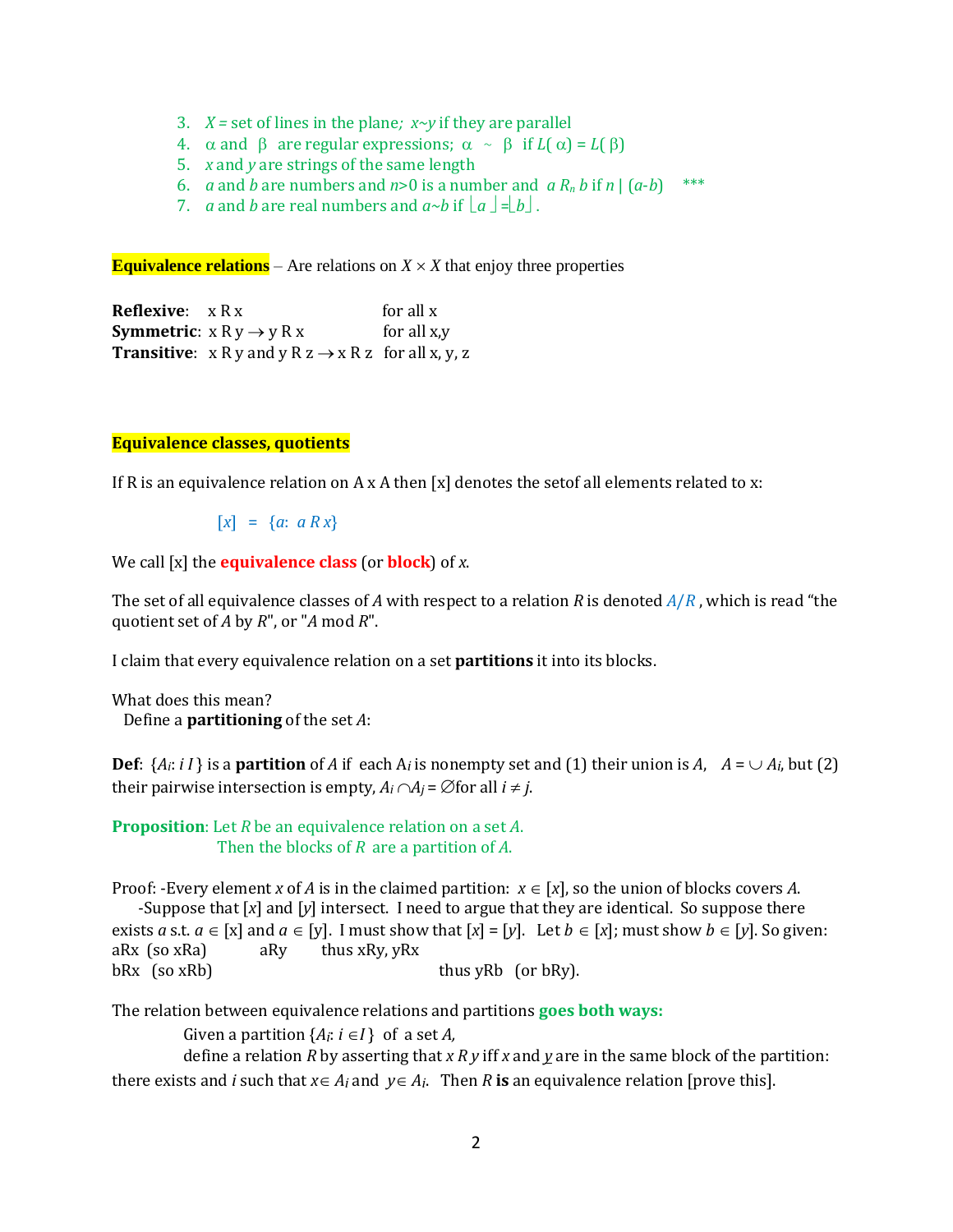#### **Notation**: *A*/*R* the blocks of *A* relative to equivalence relation *R*.

Note: you can talk about the **blocks** being related to one another by *R*, that is, [*x*] *R* [*y*] iff *x R y*. This is well-defined.



The circles are the points in the base set *A*. Two points are in the same block if they are related to one another under the equivalence relation.

*Now go back to prior examples and identify the blocks in each case.* **Eg**: strings *x* and *y* are equivalent if they have the same length: blocks [ɛ], [a], [aa], ...

Here, using a nice **canonical name** for each block

Another example: Consider the **tiles** we spoke of earlier partition the plane (upper right quadrant) if you're careful at the *edges* of each tile to make sure that each point is in only one tile. We defined

 $[a, b] = \{x \in \mathbb{R}: a \le x < b\}$ 

So a tile with left endpoint at  $(i, j)$  is  $[i, i+1] \times [j, j+1]$  and the plane is the disjoint union of tiles  $T_{ij} = [i, i+1] \times [j, j+1]$  when  $i, j \in \mathbb{N}$ 

An important example in **formal-language** theory. Let *L* be a language and define from it the relation  $R_L$  by saying that  $x R_L y$  if for all  $z$ ,  $xz \in L$  iff  $yz \in L$ .

**Example**: Figure out the blocks when  $L = \{ x \in \{a,b\}^* : |x| \text{ is even} \}$ 



**Example**: Figure out the blocks when  $L = \{x \in \{a,b\}^* : x \text{ starts with 'aba'}\}$ 

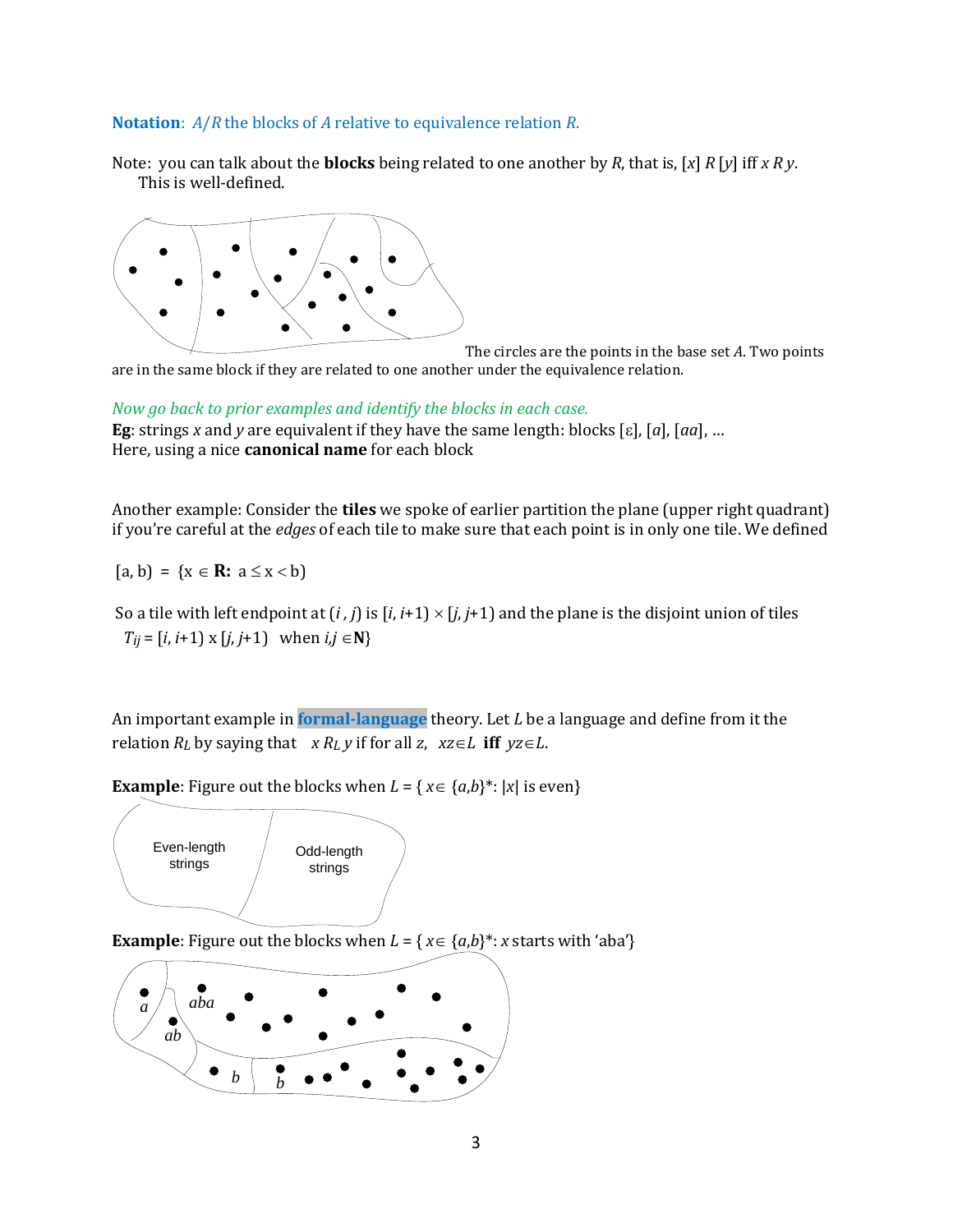**Theorem [Myhill-Nerode]:** A language *L* is regular [you can represent it with a regular expression] iff *L*/ *RL* has a finite number of blocks.

**Back to***: a* and *b* are numbers and  $n>0$  is a number and  $a R_n b$  if  $n | (a-b)$  \*\*\* Key example in computer science and mathematics. "Ring of integers modulo *n*." Many ways to understand this "thing". Ring of integers modulo *n*, **Z***n* **Z**/*Rn* **More common notation** *Z*/*nZ*

Lots of variant notations  $a = b$  (*a* and *b* are point in **Z**<sub>n</sub>)  $a \equiv b$  (*a* and *b* are congruent mod *n*)  $a \equiv b \pmod{n}$ *a* mod  $n = b$  mod  $n$  (now 'mod' is a binary operator)

## **Functions**

**Definition**: A function *f* is a relation on  $A \times B$  such that there is one and only one  $(a, b) \in R$  for every in  $a \in A$ .

When *f* is a function, we write  $b = f(a)$  to mean that  $(a,b) \in f$ .

- We call *A* the **domain** of *f*, Dom(f). - We call *B* the **codomain** (or **target**) of *f*.

 Sometimes the codomain is called the range. More common, however, is that that the **range** of *f* is the set  $\{b \in B : f(a)=b \}$  for some *a* in  $A\} = f(A) =$  $\cup$ *a* $\in$ *A* {*f*(*a*)}

Also called the **image** of *A* under *f*.

**Example 1:**  Domain= $\{1,2,3\}$  $f(a) = a^2$ .  $Dom(f) = \{1,2,3\}$  $f(A) = \{1,4,9\}$ co-domain: unclear, might be **N**, might be **R**, ....

## **Example 2:**

Domain = students in this class, regarded as(month, day) pairs.  $b(x) = \text{birthdays}$ , encoded as  $\{1, ..., 12\}$  x  $\{1..31\}$ .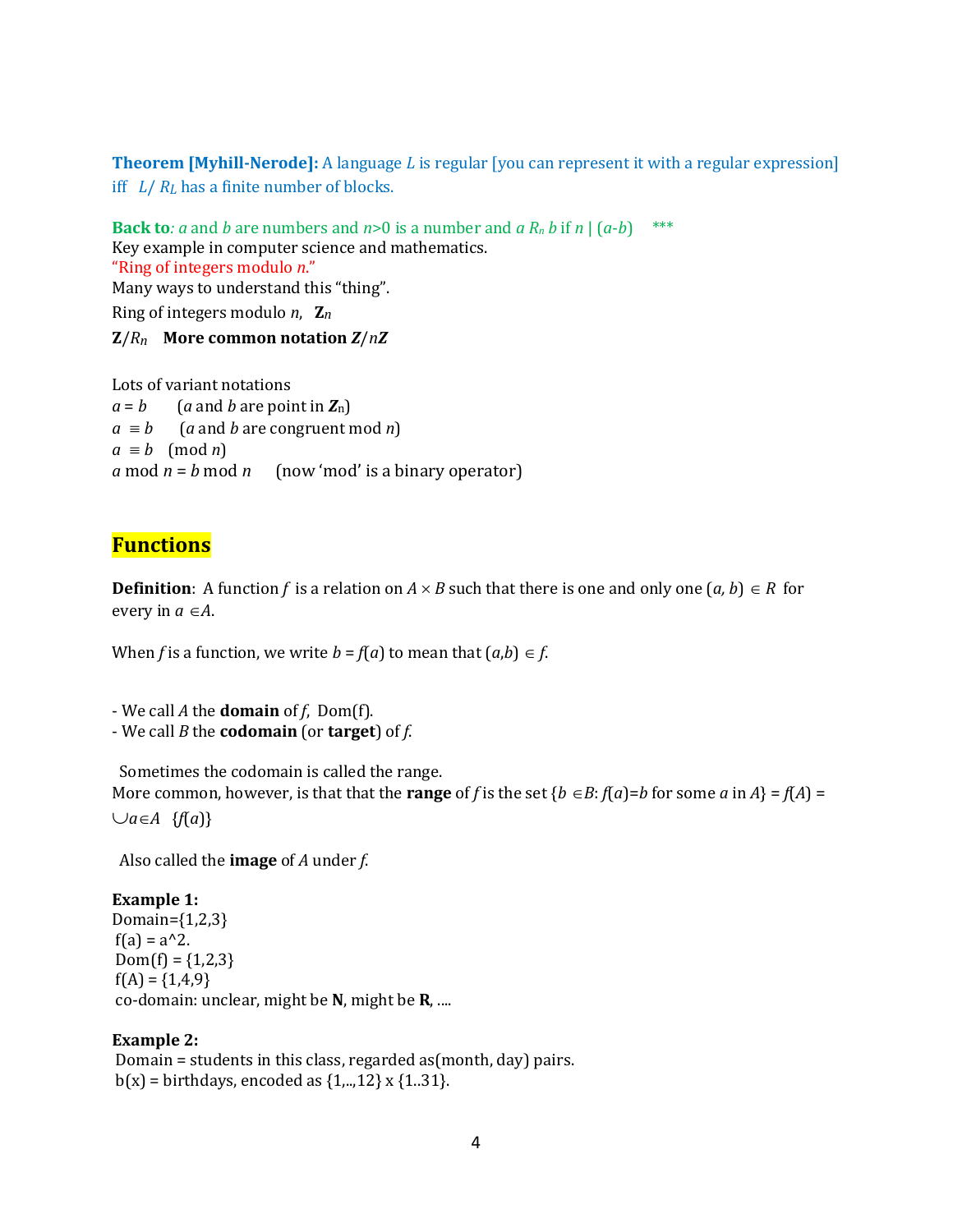$b(\text{phil}) = (7,31)$  $b$ (ellen) =  $(4,1)$ 

**Example 3:** f:  $\mathbf{R} \to \mathbf{R}$  defined by  $f(x) = x^2/2$ I see lots of **"ad hoc" notation**. **Don't.**

*f*: *A*  $\rightarrow$  *B*. *f*(*a*) = *b*. If you're writing crazy things *f*(*x*=*a*): *b* I'm likely to give no credit. It's like answering in a language you haven't learned to speak when the first requirement of communicating is to be able to speak the language.

Sometimes you might want to show that *f* takes *x* to *y*, *a* to 2*a*, etc. Don't use a  $\rightarrow$ symbol for that; write  $x \mapsto y$ ,  $a \mapsto 2a$ . With surrounding English, this reads ok. But saying a  $\rightarrow$  2a definitely does not.

#### **One-to-one and onto functions**

**Def**:  $f: A \rightarrow B$  is **injective** (or **one-to-one**) if  $f(x)=f(y) \rightarrow x=y$  "no **collisions**"

**Def**:  $f: A \rightarrow B$  is surjective (or **onto**) if  $(\forall b \in B) (\exists a \in A) f(a)=b$ "the codomain is the range (image is the domain)

**Def**:  $f: A \rightarrow$  is **bijective** if is injective and surjective (one-to-one and onto).

Example:

•  $f(n) = x^2$ ask if it's 1-1 and onto if the domain/co-domain is **Z**, **N**

Sometimes it **can** be tricky to see if a function is 1-1, onto:

| $f(x) = 3x \mod 90$ |  |  | bijective     |
|---------------------|--|--|---------------|
| $f(x) = 3x \mod 91$ |  |  | not bijective |

## **Inverse of a function**

If  $f(x) = y$  we say that *x* is a **preimage** of *y* Does every point in the codomain have a preimage? No, only points in the image. Does every point in the image have **one** preimage? No, only if it's an injective function Does every point the in the domain have an image? Yes, that's required for being a function. Might it have two images? No, only one.

If you do have a bijective function *f*:  $A \rightarrow B$  then the function  $f^{-1}: B \rightarrow A$  is well defined: